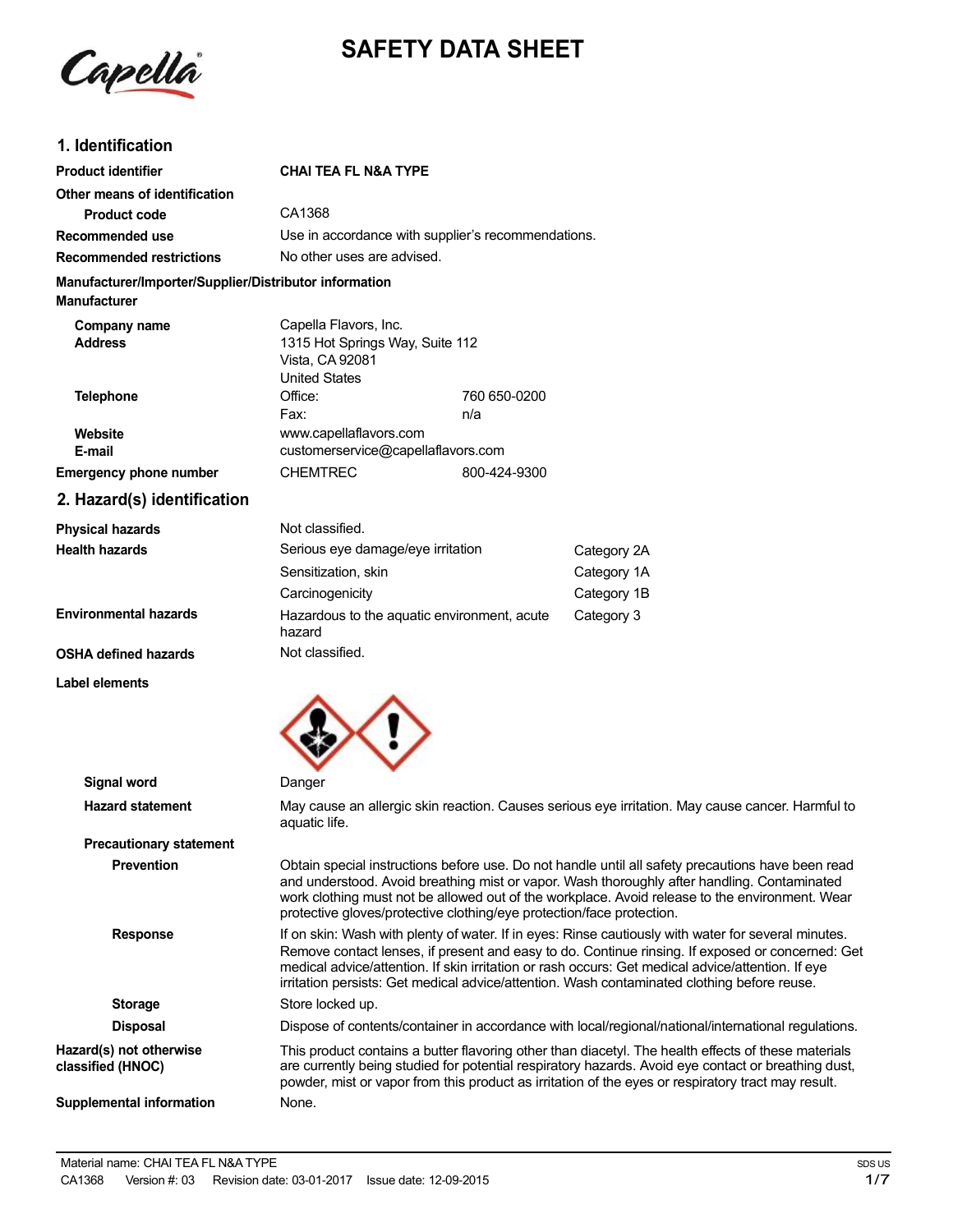# **3. Composition/information on ingredients**

#### **Mixtures**

| <b>Chemical name</b>                     | Common name and synonyms | <b>CAS number</b> | %          |
|------------------------------------------|--------------------------|-------------------|------------|
| PROPYLENE GLYCOL<br><b>NFI</b>           | <b>NOM</b>               | $57 - 55 - 6$     | $70 - 80$  |
| VANILLIN #234                            |                          | 121-33-5          | $5 - 10$   |
| <b>TRADE SECRET*</b>                     |                          | Proprietary*      | < 1        |
| <b>TRADE SECRET*</b>                     |                          | Proprietary*      | ≺1         |
| <b>TRADE SECRET*</b>                     |                          | Proprietary*      | ${}_{0.3}$ |
| <b>TRADE SECRET*</b>                     |                          | Proprietary*      | ${}_{0.3}$ |
| <b>TRADE SECRET*</b>                     |                          | Proprietary*      | ${}_{0.2}$ |
| <b>TRADE SECRET*</b>                     |                          | Proprietary*      | ${}_{0.2}$ |
| Other components below reportable levels |                          |                   | $10 - 20$  |

Other components below reportable levels

\*Designates that a specific chemical identity and/or percentage of composition has been withheld as a trade secret.

#### **4. First-aid measures**

| <b>Inhalation</b>                                                            | Remove victim to fresh air and keep at rest in a position comfortable for breathing. If experiencing<br>respiratory symptoms: Call a POISON CENTER or doctor/physician.                                                |
|------------------------------------------------------------------------------|------------------------------------------------------------------------------------------------------------------------------------------------------------------------------------------------------------------------|
| <b>Skin contact</b>                                                          | Remove contaminated clothing immediately and wash skin with soap and water. In case of<br>eczema or other skin disorders: Seek medical attention and take along these instructions.                                    |
| Eye contact                                                                  | Immediately flush eyes with plenty of water for at least 15 minutes. Remove contact lenses, if<br>present and easy to do. Continue rinsing. Get medical attention if irritation develops and persists.                 |
| Ingestion                                                                    | Rinse mouth. Get medical attention if symptoms occur.                                                                                                                                                                  |
| Most important<br>symptoms/effects, acute and<br>delayed                     | Severe eye irritation. Symptoms may include stinging, tearing, redness, swelling, and blurred<br>vision. May cause an allergic skin reaction. Dermatitis. Rash.                                                        |
| Indication of immediate<br>medical attention and special<br>treatment needed | Provide general supportive measures and treat symptomatically. In case of shortness of breath,<br>give oxygen. Keep victim warm. Keep victim under observation. Symptoms may be delayed.                               |
| <b>General information</b>                                                   | IF exposed or concerned: Get medical advice/attention. Ensure that medical personnel are aware<br>of the material(s) involved, and take precautions to protect themselves. Wash contaminated<br>clothing before reuse. |
| 5. Fire-fighting measures                                                    |                                                                                                                                                                                                                        |
| Suitable extinguishing media                                                 | Alcohol resistant foam. Powder. Carbon dioxide (CO2).                                                                                                                                                                  |
| Unsuitable extinguishing<br>media                                            | Do not use water jet as an extinguisher, as this will spread the fire.                                                                                                                                                 |

During fire, gases hazardous to health may be formed.

Self-contained breathing apparatus and full protective clothing must be worn in case of fire.

Move containers from fire area if you can do so without risk.

Use standard firefighting procedures and consider the hazards of other involved materials. No unusual fire or explosion hazards noted.

### **6. Accidental release measures**

**Personal precautions, protective equipment and emergency procedures**

**Specific hazards arising from**

**Special protective equipment and precautions for firefighters**

**equipment/instructions Specific methods General fire hazards**

**the chemical**

**Fire fighting**

Keep unnecessary personnel away. Keep people away from and upwind of spill/leak. Wear appropriate protective equipment and clothing during clean-up. Avoid inhalation of vapor, fumes, dust and/or mist from the spilled material. Do not touch damaged containers or spilled material unless wearing appropriate protective clothing. Ensure adequate ventilation. Local authorities should be advised if significant spillages cannot be contained. For personal protection, see section 8 of the SDS.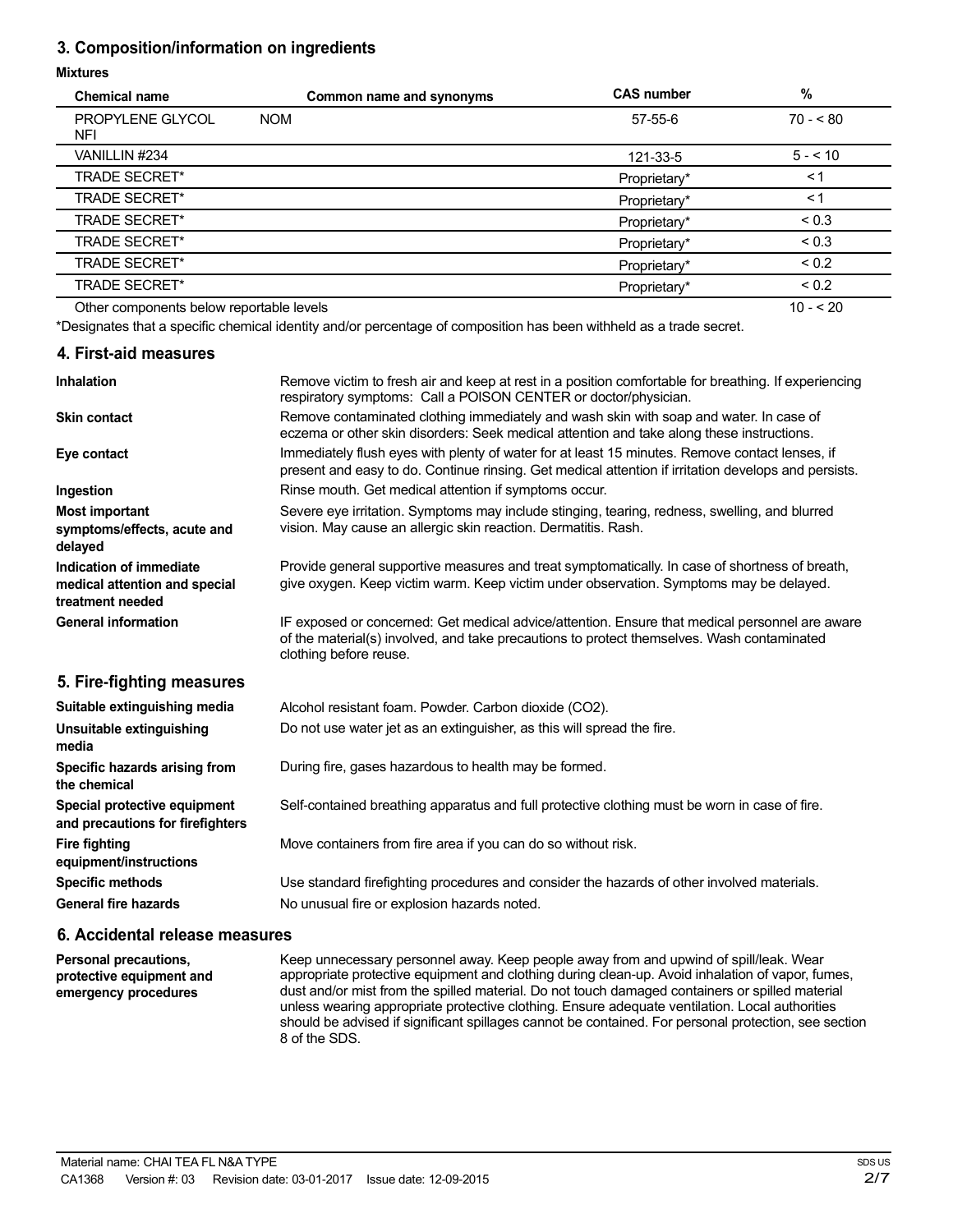| Methods and materials for                                       | Use water spray to reduce vapors or divert vapor cloud drift. Prevent product from entering drains.                                                                                                                                                                                                                                                                                                                                                                |
|-----------------------------------------------------------------|--------------------------------------------------------------------------------------------------------------------------------------------------------------------------------------------------------------------------------------------------------------------------------------------------------------------------------------------------------------------------------------------------------------------------------------------------------------------|
| containment and cleaning up                                     | Large Spills: Stop the flow of material, if this is without risk. Dike the spilled material, where this is<br>possible. Absorb in vermiculite, dry sand or earth and place into containers. Following product<br>recovery, flush area with water.                                                                                                                                                                                                                  |
|                                                                 | Small Spills: Wipe up with absorbent material (e.g. cloth, fleece). Clean surface thoroughly to<br>remove residual contamination.                                                                                                                                                                                                                                                                                                                                  |
|                                                                 | Never return spills to original containers for re-use. Put material in suitable, covered, labeled<br>containers. For waste disposal, see section 13 of the SDS.                                                                                                                                                                                                                                                                                                    |
| <b>Environmental precautions</b>                                | Avoid release to the environment. Inform appropriate managerial or supervisory personnel of all<br>environmental releases. Prevent further leakage or spillage if safe to do so. Avoid discharge into<br>drains, water courses or onto the ground.                                                                                                                                                                                                                 |
| 7. Handling and storage                                         |                                                                                                                                                                                                                                                                                                                                                                                                                                                                    |
| Precautions for safe handling                                   | Obtain special instructions before use. Do not handle until all safety precautions have been read<br>and understood. Avoid breathing mist or vapor. Avoid contact with eyes, skin, and clothing. Avoid<br>prolonged exposure. Should be handled in closed systems, if possible. Use only outdoors or in a<br>well-ventilated area. Wear appropriate personal protective equipment. Avoid release to the<br>environment. Observe good industrial hygiene practices. |
| Conditions for safe storage,<br>including any incompatibilities | Store locked up. Store in original tightly closed container. Store in a well-ventilated place. Store<br>away from incompatible materials (see Section 10 of the SDS).                                                                                                                                                                                                                                                                                              |

## **8. Exposure controls/personal protection**

#### **Occupational exposure limits**

The following constituents are the only constituents of the product which have a PEL, TLV or other recommended exposure limit. At this time, the other constituents have no known exposure limits.

# **US. Workplace Environmental Exposure Level (WEEL) Guides**

| <b>Components</b>                         | Type                                                                                                                                                                                                                                                                                                                                                                                                                               | Value       | Form     |
|-------------------------------------------|------------------------------------------------------------------------------------------------------------------------------------------------------------------------------------------------------------------------------------------------------------------------------------------------------------------------------------------------------------------------------------------------------------------------------------|-------------|----------|
| PROPYLENE GLYCOL<br>NOM NFI (CAS 57-55-6) | TWA                                                                                                                                                                                                                                                                                                                                                                                                                                | 10 mg/m $3$ | Aerosol. |
| VANILLIN #234 (CAS<br>$121 - 33 - 5$      | TWA                                                                                                                                                                                                                                                                                                                                                                                                                                | 10 mg/m $3$ |          |
| <b>Biological limit values</b>            | No biological exposure limits noted for the ingredient(s).                                                                                                                                                                                                                                                                                                                                                                         |             |          |
| Appropriate engineering<br>controls       | Good general ventilation (typically 10 air changes per hour) should be used. Ventilation rates<br>should be matched to conditions. If applicable, use process enclosures, local exhaust ventilation,<br>or other engineering controls to maintain airborne levels below recommended exposure limits. If<br>exposure limits have not been established, maintain airborne levels to an acceptable level. Provide<br>eyewash station. |             |          |
|                                           | Individual protection measures, such as personal protective equipment                                                                                                                                                                                                                                                                                                                                                              |             |          |
| Eye/face protection                       | Chemical respirator with organic vapor cartridge and full facepiece.                                                                                                                                                                                                                                                                                                                                                               |             |          |
| <b>Skin protection</b>                    |                                                                                                                                                                                                                                                                                                                                                                                                                                    |             |          |
| Hand protection                           | Wear appropriate chemical resistant gloves.                                                                                                                                                                                                                                                                                                                                                                                        |             |          |
| <b>Other</b>                              | Wear appropriate chemical resistant clothing. Use of an impervious apron is recommended.                                                                                                                                                                                                                                                                                                                                           |             |          |
| <b>Respiratory protection</b>             | Chemical respirator with organic vapor cartridge and full facepiece.                                                                                                                                                                                                                                                                                                                                                               |             |          |
| <b>Thermal hazards</b>                    | Wear appropriate thermal protective clothing, when necessary.                                                                                                                                                                                                                                                                                                                                                                      |             |          |
| General hygiene<br>considerations         | Observe any medical surveillance requirements. Always observe good personal hygiene<br>measures, such as washing after handling the material and before eating, drinking, and/or<br>smoking. Routinely wash work clothing and protective equipment to remove contaminants.<br>Contaminated work clothing should not be allowed out of the workplace.                                                                               |             |          |

# **9. Physical and chemical properties**

| Appearance            |                |
|-----------------------|----------------|
| <b>Physical state</b> | Liquid.        |
| <b>Form</b>           | Liquid.        |
| Color                 | Not available. |
| Odor                  | Not available. |
| <b>Odor threshold</b> | Not available. |
| pH                    | Not available. |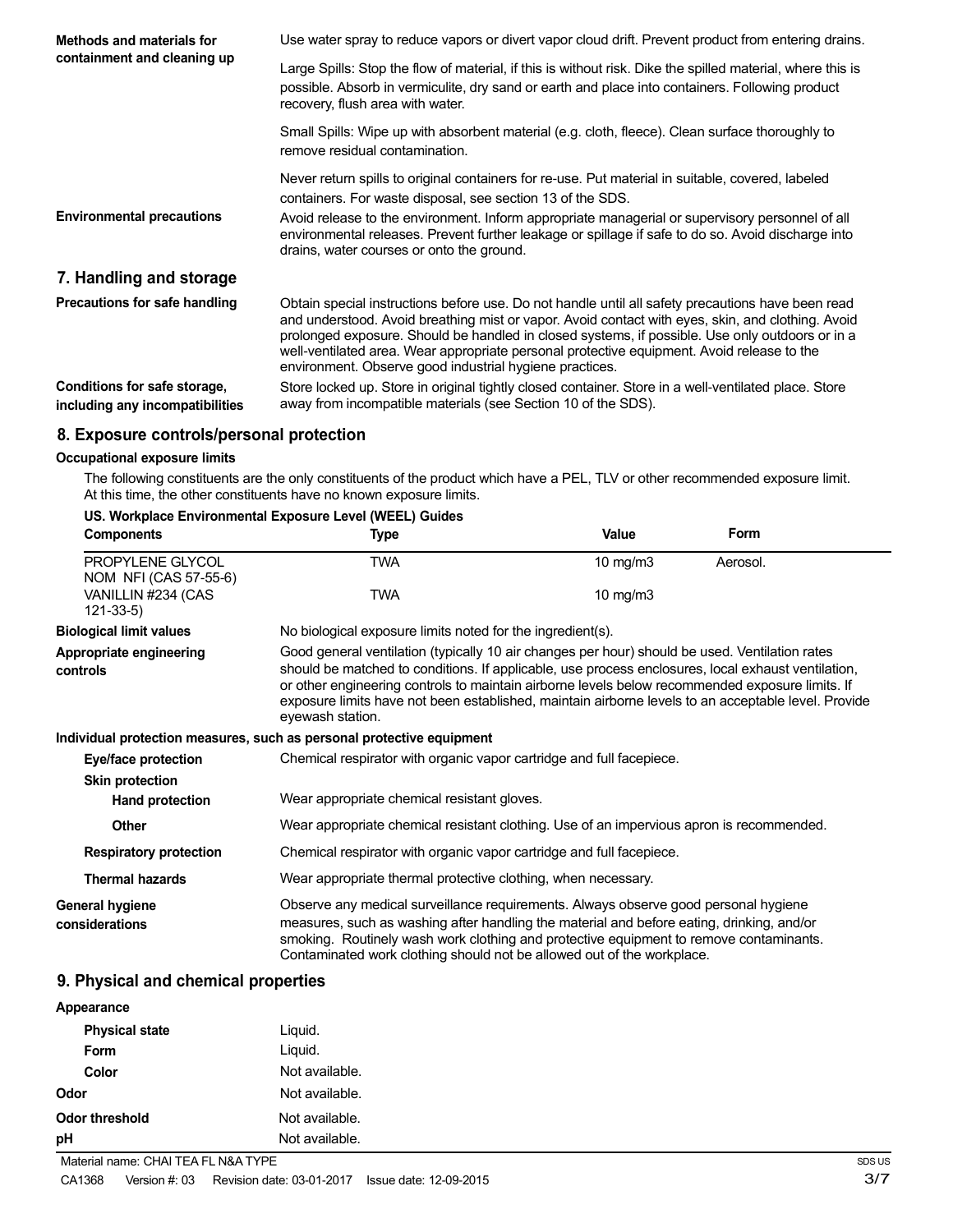| Melting point/freezing point                                                       | -74.2 $\degree$ F (-59 $\degree$ C) estimated                                                                                                                   |
|------------------------------------------------------------------------------------|-----------------------------------------------------------------------------------------------------------------------------------------------------------------|
| Initial boiling point and boiling<br>range                                         | 370.76 °F (188.2 °C) estimated                                                                                                                                  |
| <b>Flash point</b>                                                                 | $>$ 200.0 °F ( $>$ 93.3 °C)                                                                                                                                     |
| <b>Evaporation rate</b>                                                            | Not available.                                                                                                                                                  |
| Flammability (solid, gas)                                                          | Not applicable.                                                                                                                                                 |
| Upper/lower flammability or explosive limits                                       |                                                                                                                                                                 |
| <b>Flammability limit - lower</b><br>$(\%)$                                        | Not available.                                                                                                                                                  |
| <b>Flammability limit - upper</b><br>$(\%)$                                        | Not available.                                                                                                                                                  |
| Explosive limit - lower (%)                                                        | Not available.                                                                                                                                                  |
| Explosive limit - upper (%)                                                        | Not available.                                                                                                                                                  |
| Vapor pressure                                                                     | 0.13 hPa estimated                                                                                                                                              |
| <b>Vapor density</b>                                                               | Not available.                                                                                                                                                  |
| <b>Relative density</b>                                                            | Not available.                                                                                                                                                  |
| Solubility(ies)                                                                    |                                                                                                                                                                 |
| Solubility (water)                                                                 | Not available.                                                                                                                                                  |
| <b>Partition coefficient</b><br>(n-octanol/water)                                  | Not available.                                                                                                                                                  |
| <b>Auto-ignition temperature</b>                                                   | 700 °F (371.11 °C) estimated                                                                                                                                    |
| <b>Decomposition temperature</b>                                                   | Not available.                                                                                                                                                  |
| <b>Viscosity</b>                                                                   | Not available.                                                                                                                                                  |
| <b>Other information</b>                                                           |                                                                                                                                                                 |
| <b>Density</b>                                                                     | 1.02 g/cm3 estimated                                                                                                                                            |
| <b>Explosive properties</b>                                                        | Not explosive.                                                                                                                                                  |
| <b>Flammability class</b>                                                          | Combustible IIIB estimated                                                                                                                                      |
| <b>Oxidizing properties</b>                                                        | Not oxidizing.                                                                                                                                                  |
| <b>Refractive index</b>                                                            | 1.4213 - 1.4513                                                                                                                                                 |
| <b>Specific gravity</b>                                                            | $1.04 - 1.07$                                                                                                                                                   |
| 10. Stability and reactivity                                                       |                                                                                                                                                                 |
| <b>Reactivity</b><br><b>Chemical stability</b>                                     | The product is stable and non-reactive under normal conditions of use, storage and transport.<br>Material is stable under normal conditions.                    |
| <b>Possibility of hazardous</b><br>reactions                                       | No dangerous reaction known under conditions of normal use.                                                                                                     |
| <b>Conditions to avoid</b>                                                         | Avoid temperatures exceeding the flash point. Contact with incompatible materials.                                                                              |
| Incompatible materials                                                             | Strong oxidizing agents.                                                                                                                                        |
| <b>Hazardous decomposition</b><br>products                                         | No hazardous decomposition products are known.                                                                                                                  |
| 11. Toxicological information                                                      |                                                                                                                                                                 |
| Information on likely routes of exposure                                           |                                                                                                                                                                 |
| <b>Inhalation</b>                                                                  | May cause irritation to the respiratory system. Prolonged inhalation may be harmful.                                                                            |
| <b>Skin contact</b>                                                                | May cause an allergic skin reaction.                                                                                                                            |
| Eye contact                                                                        | Causes serious eye irritation.                                                                                                                                  |
| Ingestion                                                                          | Expected to be a low ingestion hazard.                                                                                                                          |
| Symptoms related to the<br>physical, chemical and<br>toxicological characteristics | Severe eye irritation. Symptoms may include stinging, tearing, redness, swelling, and blurred<br>vision. May cause an allergic skin reaction. Dermatitis. Rash. |

### **Information on toxicological effects**

# **Acute toxicity**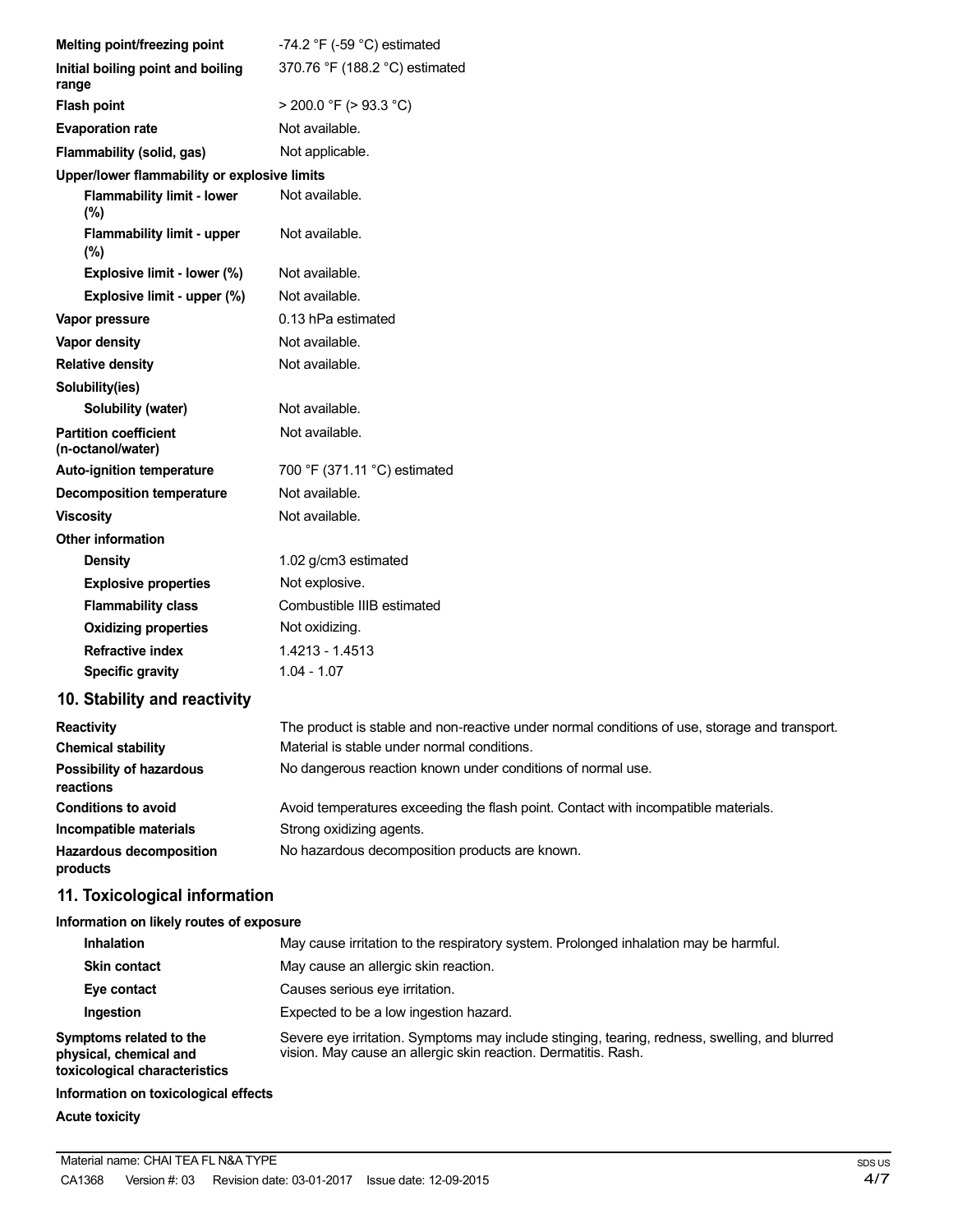| <b>Components</b>                                      | <b>Species</b>                                                                                                                                                                                                                                                                                                                                    | <b>Test Results</b> |
|--------------------------------------------------------|---------------------------------------------------------------------------------------------------------------------------------------------------------------------------------------------------------------------------------------------------------------------------------------------------------------------------------------------------|---------------------|
| <b>TRADE SECRET</b>                                    |                                                                                                                                                                                                                                                                                                                                                   |                     |
| <b>Acute</b>                                           |                                                                                                                                                                                                                                                                                                                                                   |                     |
| Dermal                                                 |                                                                                                                                                                                                                                                                                                                                                   |                     |
| LD50                                                   | Rat                                                                                                                                                                                                                                                                                                                                               | > 1200 mg/kg        |
| Oral                                                   |                                                                                                                                                                                                                                                                                                                                                   |                     |
| LD50                                                   | Rat                                                                                                                                                                                                                                                                                                                                               | 3400 mg/kg          |
|                                                        |                                                                                                                                                                                                                                                                                                                                                   | 2620 mg/kg          |
|                                                        |                                                                                                                                                                                                                                                                                                                                                   |                     |
|                                                        | * Estimates for product may be based on additional component data not shown.                                                                                                                                                                                                                                                                      |                     |
| <b>Skin corrosion/irritation</b>                       | Prolonged skin contact may cause temporary irritation.                                                                                                                                                                                                                                                                                            |                     |
| Serious eye damage/eye<br>irritation                   | Causes serious eye irritation.                                                                                                                                                                                                                                                                                                                    |                     |
| Respiratory or skin sensitization                      |                                                                                                                                                                                                                                                                                                                                                   |                     |
| <b>Respiratory sensitization</b>                       | Not a respiratory sensitizer.                                                                                                                                                                                                                                                                                                                     |                     |
| <b>Skin sensitization</b>                              | May cause an allergic skin reaction.                                                                                                                                                                                                                                                                                                              |                     |
| Germ cell mutagenicity                                 | No data available to indicate product or any components present at greater than 0.1% are                                                                                                                                                                                                                                                          |                     |
|                                                        | mutagenic or genotoxic.                                                                                                                                                                                                                                                                                                                           |                     |
| Carcinogenicity                                        | May cause cancer.                                                                                                                                                                                                                                                                                                                                 |                     |
| IARC Monographs. Overall Evaluation of Carcinogenicity |                                                                                                                                                                                                                                                                                                                                                   |                     |
| Not listed.                                            |                                                                                                                                                                                                                                                                                                                                                   |                     |
|                                                        | OSHA Specifically Regulated Substances (29 CFR 1910.1001-1050)                                                                                                                                                                                                                                                                                    |                     |
| Not regulated.                                         |                                                                                                                                                                                                                                                                                                                                                   |                     |
| Not listed.                                            | US. National Toxicology Program (NTP) Report on Carcinogens                                                                                                                                                                                                                                                                                       |                     |
|                                                        |                                                                                                                                                                                                                                                                                                                                                   |                     |
| <b>Reproductive toxicity</b>                           | This product is not expected to cause reproductive or developmental effects.<br>Not classified.                                                                                                                                                                                                                                                   |                     |
| Specific target organ toxicity -<br>single exposure    |                                                                                                                                                                                                                                                                                                                                                   |                     |
| Specific target organ toxicity -<br>repeated exposure  | Not classified.                                                                                                                                                                                                                                                                                                                                   |                     |
| <b>Aspiration hazard</b>                               | Not an aspiration hazard.                                                                                                                                                                                                                                                                                                                         |                     |
| <b>Chronic effects</b>                                 | Prolonged inhalation may be harmful.                                                                                                                                                                                                                                                                                                              |                     |
| 12. Ecological information                             |                                                                                                                                                                                                                                                                                                                                                   |                     |
| <b>Ecotoxicity</b>                                     | Harmful to aquatic life.                                                                                                                                                                                                                                                                                                                          |                     |
| Persistence and degradability                          |                                                                                                                                                                                                                                                                                                                                                   |                     |
| <b>Bioaccumulative potential</b>                       |                                                                                                                                                                                                                                                                                                                                                   |                     |
| Partition coefficient n-octanol / water (log Kow)      |                                                                                                                                                                                                                                                                                                                                                   |                     |
| PROPYLENE GLYCOL                                       | NOM NFI<br>$-0.92$                                                                                                                                                                                                                                                                                                                                |                     |
| VANILLIN #234                                          | 1.37                                                                                                                                                                                                                                                                                                                                              |                     |
| <b>Mobility in soil</b>                                | No data available.                                                                                                                                                                                                                                                                                                                                |                     |
| Other adverse effects                                  | No other adverse environmental effects (e.g. ozone depletion, photochemical ozone creation<br>potential, endocrine disruption, global warming potential) are expected from this component.                                                                                                                                                        |                     |
| 13. Disposal considerations                            |                                                                                                                                                                                                                                                                                                                                                   |                     |
| <b>Disposal instructions</b>                           | Collect and reclaim or dispose in sealed containers at licensed waste disposal site. Do not allow<br>this material to drain into sewers/water supplies. Do not contaminate ponds, waterways or ditches<br>with chemical or used container. Dispose of contents/container in accordance with<br>local/regional/national/international regulations. |                     |
| <b>Local disposal regulations</b>                      | Dispose in accordance with all applicable regulations.                                                                                                                                                                                                                                                                                            |                     |
| Hazardous waste code                                   | The waste code should be assigned in discussion between the user, the producer and the waste                                                                                                                                                                                                                                                      |                     |
|                                                        | disposal company.                                                                                                                                                                                                                                                                                                                                 |                     |
| Waste from residues / unused<br>products               | Dispose of in accordance with local regulations. Empty containers or liners may retain some<br>product residues. This material and its container must be disposed of in a safe manner (see:<br>Disposal instructions).                                                                                                                            |                     |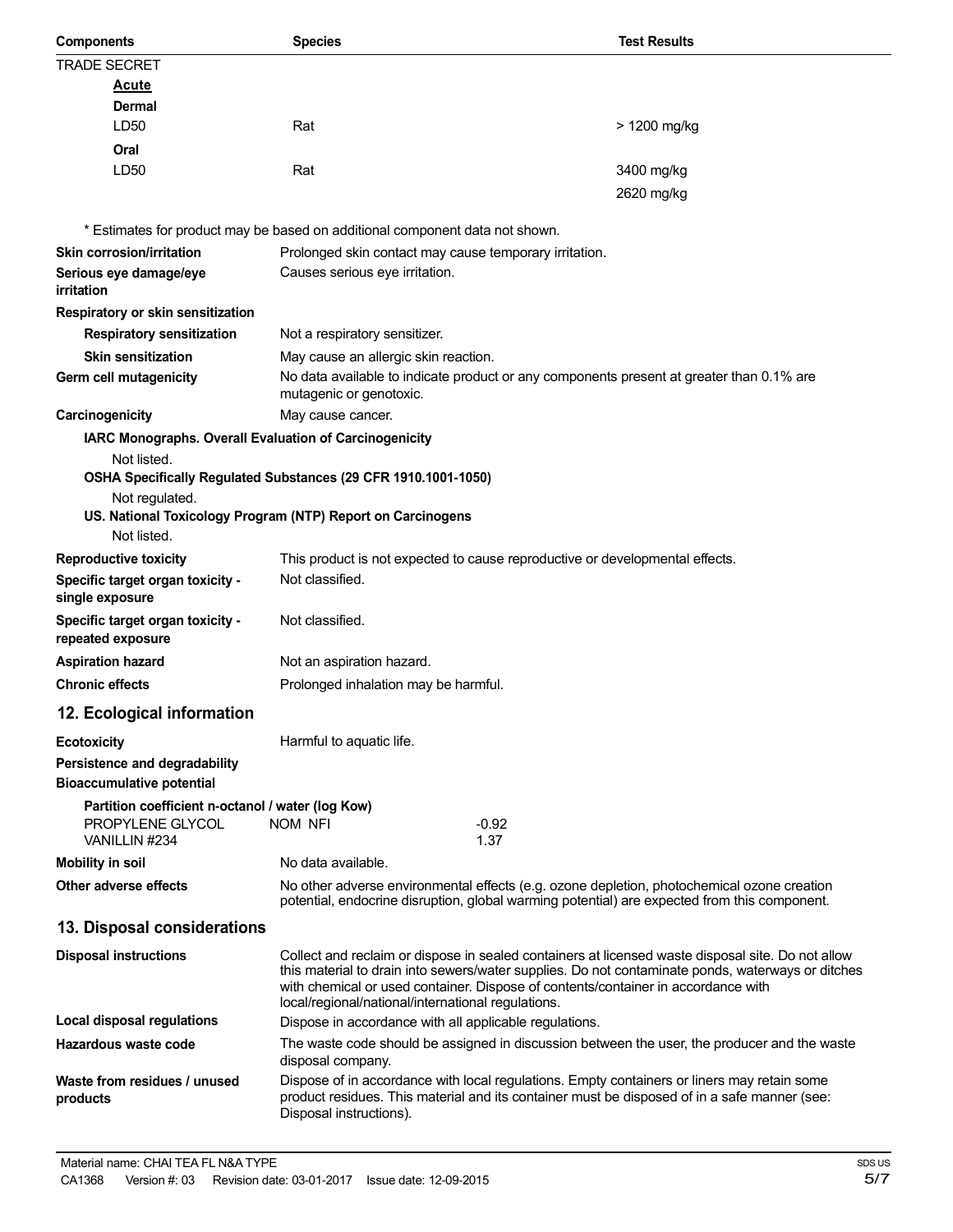**Contaminated packaging** Since emptied containers may retain product residue, follow label warnings even after container is emptied. Empty containers should be taken to an approved waste handling site for recycling or disposal.

## **14. Transport information**

#### **DOT**

Not regulated as dangerous goods.

#### **IATA**

Not regulated as dangerous goods.

#### **IMDG**

Not regulated as dangerous goods.

**Transport in bulk according to Annex II of MARPOL 73/78 and the IBC Code**

### **15. Regulatory information**

**US federal regulations**

This product is a "Hazardous Chemical" as defined by the OSHA Hazard Communication Standard, 29 CFR 1910.1200.

### **TSCA Section 12(b) Export Notification (40 CFR 707, Subpt. D)**

Not established.

Not regulated.

#### **CERCLA Hazardous Substance List (40 CFR 302.4)**

Not listed.

#### **SARA 304 Emergency release notification**

Not regulated.

# **OSHA Specifically Regulated Substances (29 CFR 1910.1001-1050)**

Not regulated.

#### **Superfund Amendments and Reauthorization Act of 1986 (SARA)**

| <b>Hazard categories</b> | Immediate Hazard - Yes |
|--------------------------|------------------------|
|                          | Delayed Hazard - Yes   |
|                          | Fire Hazard - No       |
|                          | Pressure Hazard - No   |
|                          | Reactivity Hazard - No |

#### **SARA 302 Extremely hazardous substance**

Not listed.

**SARA 311/312 Hazardous** No **chemical**

#### **SARA 313 (TRI reporting)** Not regulated.

#### **Other federal regulations**

**Clean Air Act (CAA) Section 112 Hazardous Air Pollutants (HAPs) List**

Not regulated.

**Clean Air Act (CAA) Section 112(r) Accidental Release Prevention (40 CFR 68.130)**

Not regulated.

**Safe Drinking Water Act** Not regulated. **(SDWA)**

## **FEMA Priority Substances Respiratory Health and Safety in the Flavor Manufacturing Workplace**

TRADE SECRET (CAS Proprietary) Low priority

**US state regulations** California Safe Drinking Water and Toxic Enforcement Act of 1986 (Proposition 65): This material is not known to contain any chemicals currently listed as carcinogens or reproductive toxins.

#### **International Inventories**

| Country(s) or region | Inventory name                                                            | On inventory (yes/no)* |
|----------------------|---------------------------------------------------------------------------|------------------------|
| Australia            | Australian Inventory of Chemical Substances (AICS)                        | Yes                    |
| Canada               | Domestic Substances List (DSL)                                            | Yes                    |
| Canada               | Non-Domestic Substances List (NDSL)                                       | No                     |
| China                | Inventory of Existing Chemical Substances in China (IECSC)                | Yes                    |
| Europe               | European Inventory of Existing Commercial Chemical<br>Substances (EINECS) | No                     |